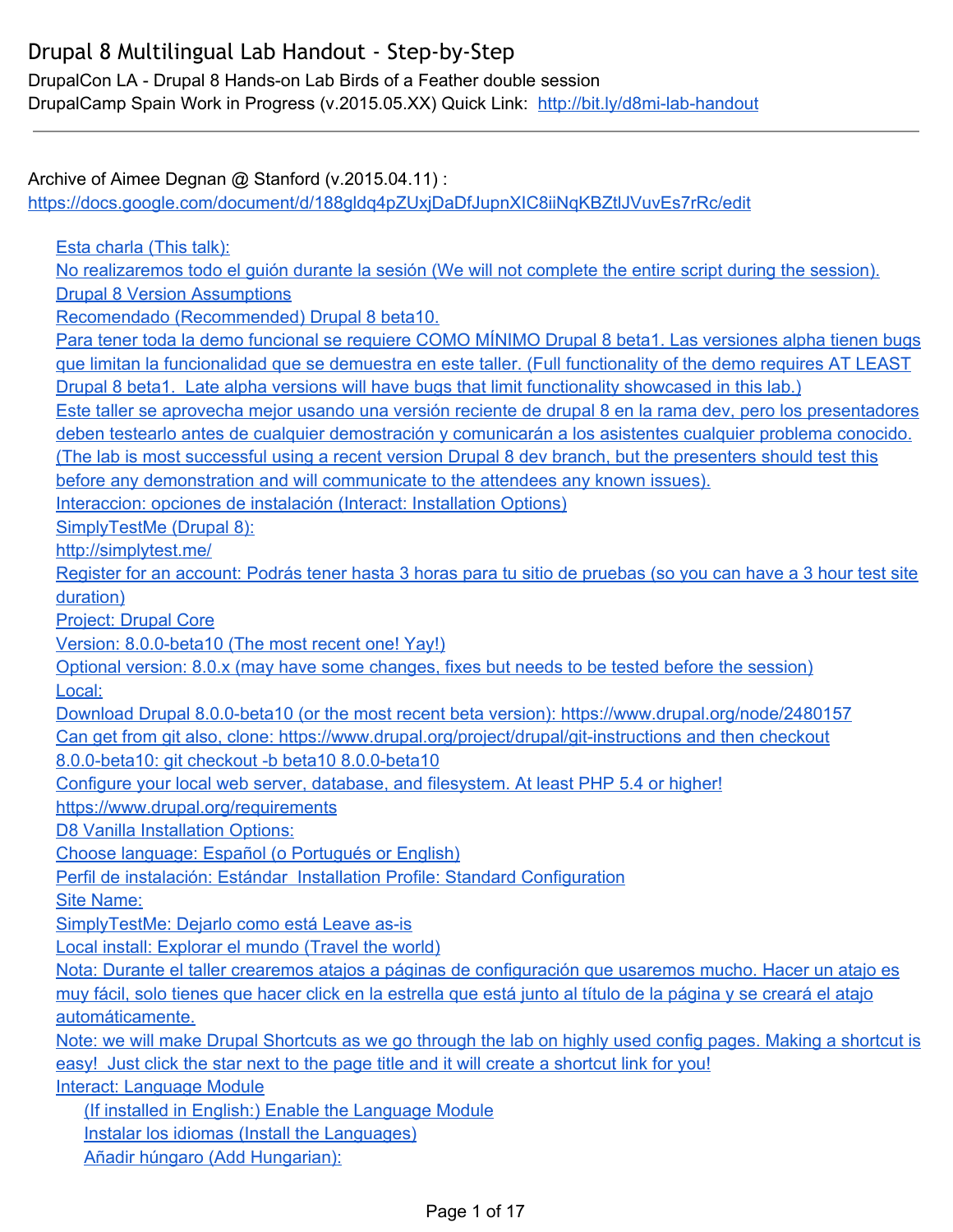DrupalCon LA - Drupal 8 Hands-on Lab Birds of a Feather double session DrupalCamp Spain Work in Progress (v.2015.05.XX) Quick Link: http://bit.ly/d8mi-lab-handout

Pulsar en "Agregar Idioma" > (nueva pantalla) Elige ["Húngaro"](#page-4-5) en la lista de selección Click Add Language button > (new screen) Choose [Hungarian](#page-4-5) from the select list > Click Add language button. Repetir [\(Repeat\):](#page-4-5) Añadir Inglés Add English (or Spanish if you [installed](#page-4-5) in English) Añadir [Francés](#page-4-5) Add French No cambies el orden de los idiomas (Do not change the [language](#page-4-5) order) Mira como queda, ve a la página de inicio en Húngaro: /hu (See what it looks like, go to home, in [Hungarian:](#page-4-5) [/hu\)](#page-4-5) Volver a la [portada](#page-4-6) Go back: / Skip for Short Session: Observe: [Language](#page-4-7) Settings Observar: Idioma del contenido (Observe: Content [Language](#page-5-0) Page) [Administración](#page-5-1) > Configuración > Regional e idioma > Idioma del contenido (Manage > Configuration > Regional and language > Content [language\)](#page-5-1) Path: /admin/config/regional/content-language Uno por uno, comprueba las Opciones del idioma [personalizado](#page-5-3) para ver como es en una instalación estándar de Drupal 8. (One by one, just check each of the Custom [language](#page-5-3) settings types to see what it looks like with the Drupal 8 Standard [Installation\)](#page-5-3) No hagas cambios en este [momento](#page-5-4) (Do not make any changes at this point). Interact: Make a shortcut to the Content [Language](#page-5-5) Page Añade un atajo a esta página: Pulsa en la estrella (Add a Drupal [Shortcut](#page-5-6) to this page: click the star) Skip for Short Session: Observe: Special [Languages](#page-5-7) Manage > [Configuration](#page-5-8) > Regional and language > Content language Path: /admin/config/regional/content-language Check [Content](#page-5-8) > Open the Select List on basic page - Not [Specified](#page-5-8) - (special) - Not [Applicable](#page-5-8) - (special) Site's default [language](#page-5-8) Current interface [language](#page-5-9) Author's preferred [language](#page-5-10) Interact: Return to Content [language](#page-6-0) page Use your Atajo (shortcut) (or Manage > [Configuration](#page-6-1) > Regional and language > Content language) Path: /admin/config/regional/content-language At this point, let's show the [language](#page-6-1) selectors on create and edit pages: On the Custom [language](#page-6-1) settings checklist, check: Bloque [personalizado,](#page-6-1) Contenido, Custom menu link, Término de taxonomía (Content, Custom Block, Custom menu link, [Taxonomy](#page-6-1) term) Now that you can see all [available](#page-6-1) entities for each type, check the Muestra el selector de idioma al crear y editar paginas (Show language selector on create and edit pages) for the [following:](#page-6-1) Content - Basic page, Block - Basic block, Menu - Custom menu [Taxonomy](#page-6-1) term - Interests Guardar [Configuración](#page-6-2) (Save configuration) Interact: Create Content [Structures](#page-6-1) Create a [Custom](#page-6-3) Block Skip for Short Session: Create a New [Vocabulary](#page-6-4) + Terms Skip for Short Session: Create a Content Type "Product" and [Supporting](#page-7-0) Fields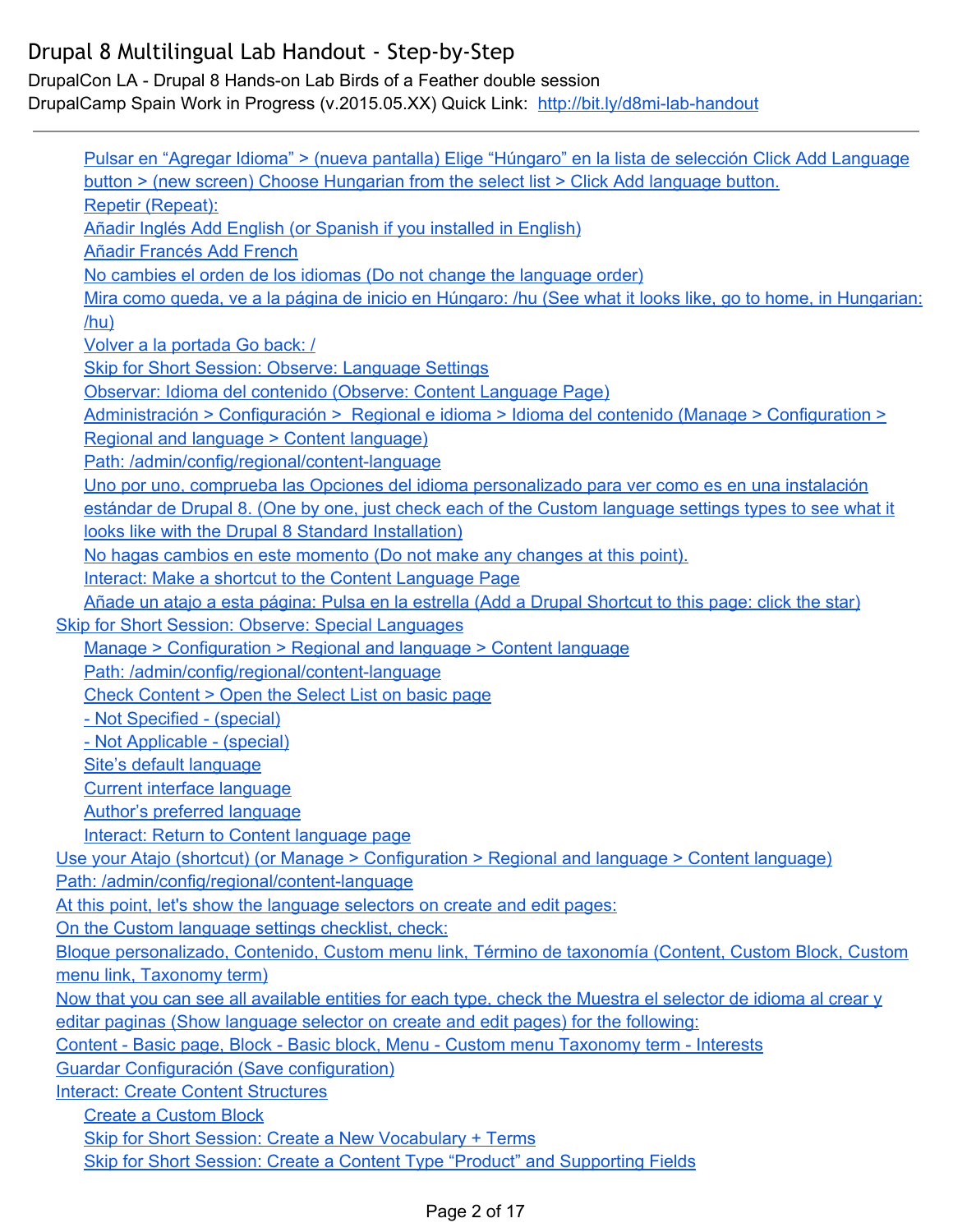#### DrupalCon LA - Drupal 8 Hands-on Lab Birds of a Feather double session DrupalCamp Spain Work in Progress (v.2015.05.XX) Quick Link: http://bit.ly/d8mi-lab-handout

Interact: Expose the [language](#page-7-1) switcher block Skip for Short Session: Observe: [Language](#page-7-2) specific block settings Interact: Content [Translation](#page-8-0) Enable the Content [translation](#page-8-1) Module Skip for Short Session: Create a new Role: [Translator](#page-8-2) Interact: Apply [translation](#page-8-3) settings to content types & fields Enable Custom Block [translation:](#page-9-0) Enable Taxonomy term [translation:](#page-9-1) Enable Content type [translation:](#page-9-2) Interact: Create and [Translate](#page-9-3) content [Translate](#page-9-4) Custom Block: Create & [Translate](#page-10-0) Basic Page content: [Translate](#page-10-1) Menu link content: skip for short session: [Translate](#page-10-2) Product content: Translate [Taxonomy](#page-11-0) terms: [Interact:](#page-11-1) Create a View Start with a base view [structure](#page-11-2) for a list page: [Configure](#page-11-3) a view block: [Configure](#page-12-0) another trips page for a home page view: Interact: Define the [frontpage](#page-12-1) Interact: Enable Interface [Translation](#page-12-2) If installed in English: Enable the Interface [Translation](#page-12-3) module Skip for short session: Observe: The Interface [Translation](#page-12-4) UI pages Skip for short session: Interact: Review, Enable, and Update Interface [Translations](#page-13-0) Interact: Overriding English / Make English [Translatable](#page-13-1) Interact: Enable [Configuration](#page-13-2) Translation Enable the [Configuration](#page-13-3) Translation Module [Translate](#page-13-4) Block Titles: [Translate](#page-14-0) Site name: Skip: Translate [Vocabulary:](#page-14-1) Skip for short session: [Translate](#page-14-2) Views: Skip for short session: [Translate](#page-14-3) Menus: Skip for short session: [Translate](#page-14-4) Menu Links: **Appendix - [Reference](#page-14-5) Links** [Appendix](#page-15-0) 2 hour lab timetable **[Appendix](#page-16-0) - Credits [Contributors](#page-16-1) [Presentation](#page-16-2) History** [Presentation](#page-16-3) Roadmap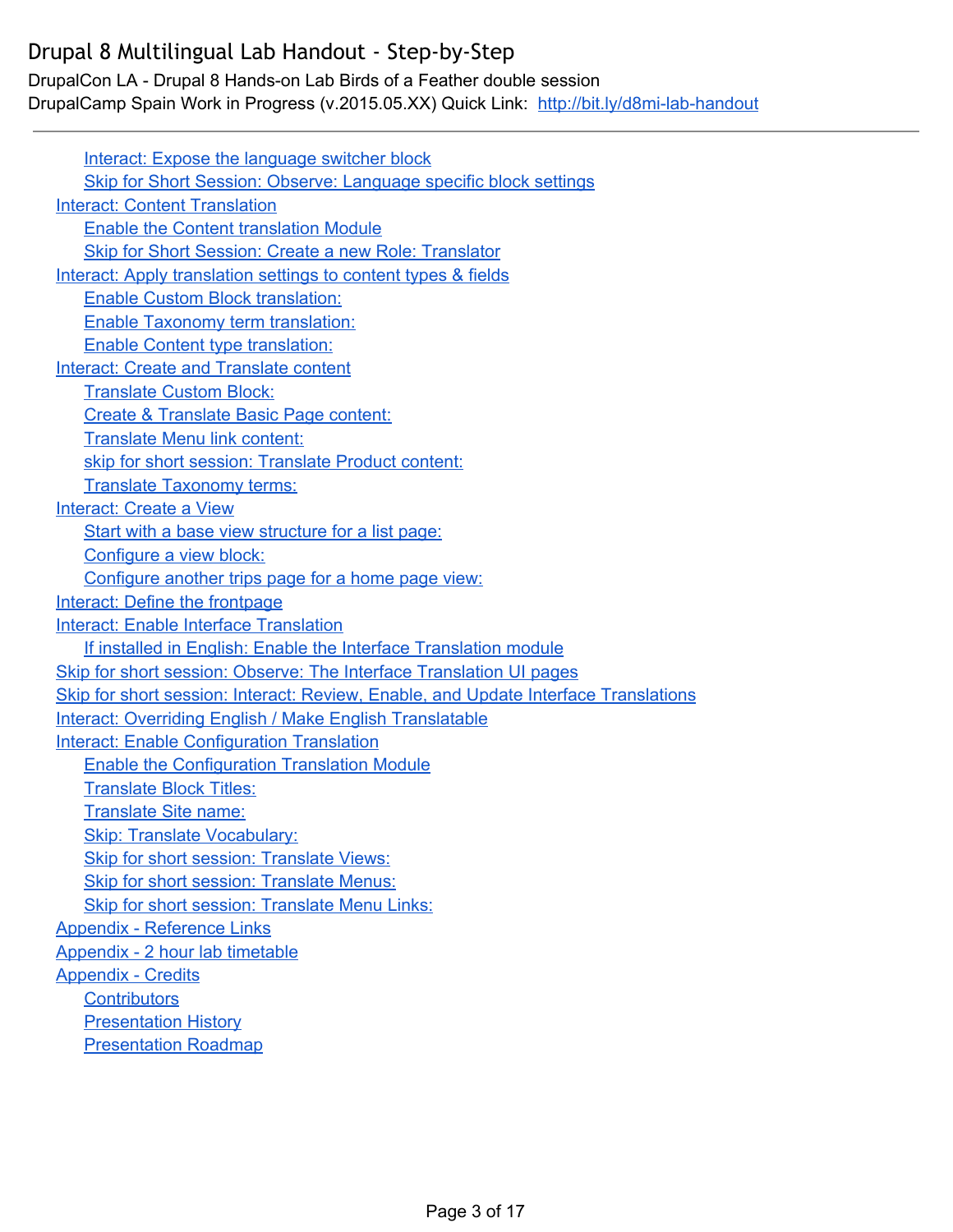# <span id="page-3-0"></span>Esta charla (This talk):

<span id="page-3-1"></span>● No realizaremos todo el guión durante la sesión (We will not complete the entire script during the session).

# <span id="page-3-2"></span>Drupal 8 Version Assumptions

- Recomendado (Recommended) Drupal 8 beta10.
- Para tener toda la demo funcional se requiere COMO MÍNIMO **Drupal 8 beta1**. Las versiones alpha tienen bugs que limitan la funcionalidad que se demuestra en este taller. (Full functionality of the demo requires AT LEAST **Drupal 8 beta1**. Late alpha versions will have bugs that limit functionality showcased in this lab.)
- Este taller se aprovecha mejor usando una versión reciente de drupal 8 en la rama dev, pero los presentadores deben testearlo antes de cualquier demostración y comunicarán a los asistentes cualquier problema conocido. (The lab is most successful using a recent version Drupal 8 dev branch, but the presenters should test this before any demonstration and will communicate to the attendees any known issues).

# <span id="page-3-3"></span>Interacción: opciones de instalación (Interact: Installation Options)

- SimplyTestMe (Drupal 8):
	- <http://simplytest.me/>
	- Register for an account: Podrás tener hasta 3 horas para tu sitio de pruebas (so you can have a 3 hour test site duration)
	- Project: Drupal Core
	- Version: 8.0.0-beta10 (The most recent one! Yay!)
	- Optional version: 8.0.x (may have some changes, fixes but needs to be tested before the session)
- Local:
	- Download Drupal 8.0.0-beta10 (or the most recent beta version)[:](https://www.drupal.org/node/2480157) <https://www.drupal.org/node/2480157>
	- Can get from git also, clone[:](https://www.drupal.org/project/drupal/git-instructions) https://www.drupal.org/project/drupal/git-instructions and then checkout 8.0.0-beta10: git checkout -b beta10 8.0.0-beta10
	- Configure your local web server, database, and filesystem. At least PHP 5.4 or higher[!](https://www.drupal.org/requirements) <https://www.drupal.org/requirements>

D8 Vanilla Installation Options:

- **Choose language:** Español (o Portugués or English)
- **Perfil de instalación:** Estándar **Installation Profile:**Standard Configuration
- **● Site Name:**
	- **SimplyTestMe:** Dejarlo como está Leave as-is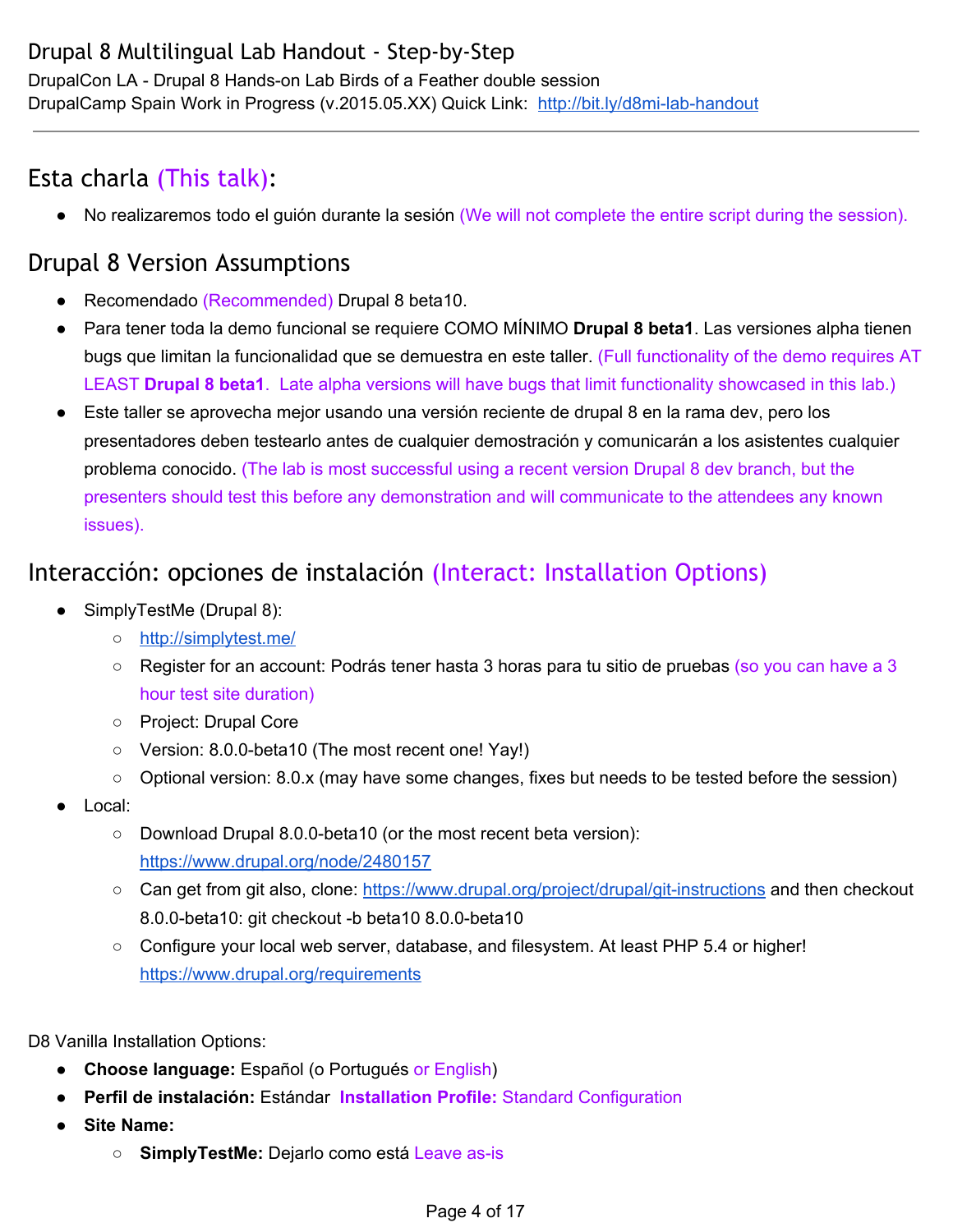DrupalCon LA - Drupal 8 Hands-on Lab Birds of a Feather double session DrupalCamp Spain Work in Progress (v.2015.05.XX) Quick Link: http://bit.ly/d8mi-lab-handout

#### ○ **Local install:** Explorar el mundo (Travel the world)

<span id="page-4-0"></span>**Nota:** Durante el taller crearemos atajos a páginas de configuración que usaremos mucho. Hacer un atajo es muy fácil, solo tienes que hacer click en la estrella que está junto al título de la página y se creará el atajo automáticamente.

<span id="page-4-1"></span>**Note:**we will make Drupal Shortcuts as we go through the lab on highly used config pages. Making a shortcut is easy! Just click the star next to the page title and it will create a shortcut link for you!

## <span id="page-4-2"></span>Interact: Language Module

## <span id="page-4-3"></span>**(If installed in English:) Enable the Language Module**

- Go to: Manage > Extend > (/admin/modules)
- Enable the **Language**module (checkbox next to Language > Save button)
- Confirm it is working:
	- Administración > Configuración > Regional e idioma > Idiomas (Manage > Configuration > Regional and language > Languages)
	- Path: /admin/config/regional/language
	- Only one permission is added: Administer languages keep default

#### <span id="page-4-4"></span>**Instalar los idiomas (Install the Languages)**

- <span id="page-4-5"></span>1. Añadir húngaro (Add Hungarian):
	- a. Pulsar en "Agregar Idioma" > (nueva pantalla) Elige "Húngaro" en la lista de selección Click Add Language button > (new screen) Choose Hungarian from the select list > Click Add language button.
- 2. Repetir (Repeat):
	- a. Añadir Inglés Add English (or Spanish if you installed in English)
	- b. Añadir Francés Add French
- 3. No cambies el orden de los idiomas (Do not change the language order)
- 4. Mira como queda, ve a la página de inicio en Húngaro: /hu (See what it looks like, go to home, in Hungarian: /hu)
- <span id="page-4-6"></span>5. Volver a la portada Go back: /

#### <span id="page-4-7"></span>**Skip for Short Session: Observe: Language Settings**

The presenters will be talking about these pages while you look. Do not make any changes at this time.

- Default language settings:
	- Where: in the Regional settings section
	- Path: /admin/config/regional/settings
	- UI: Manage > Configuration > Regional and language > Regional settings
- Detection and Selection (tab)
	- Where: in Languages, on a tab called Detection and selection

#### Page 5 of 17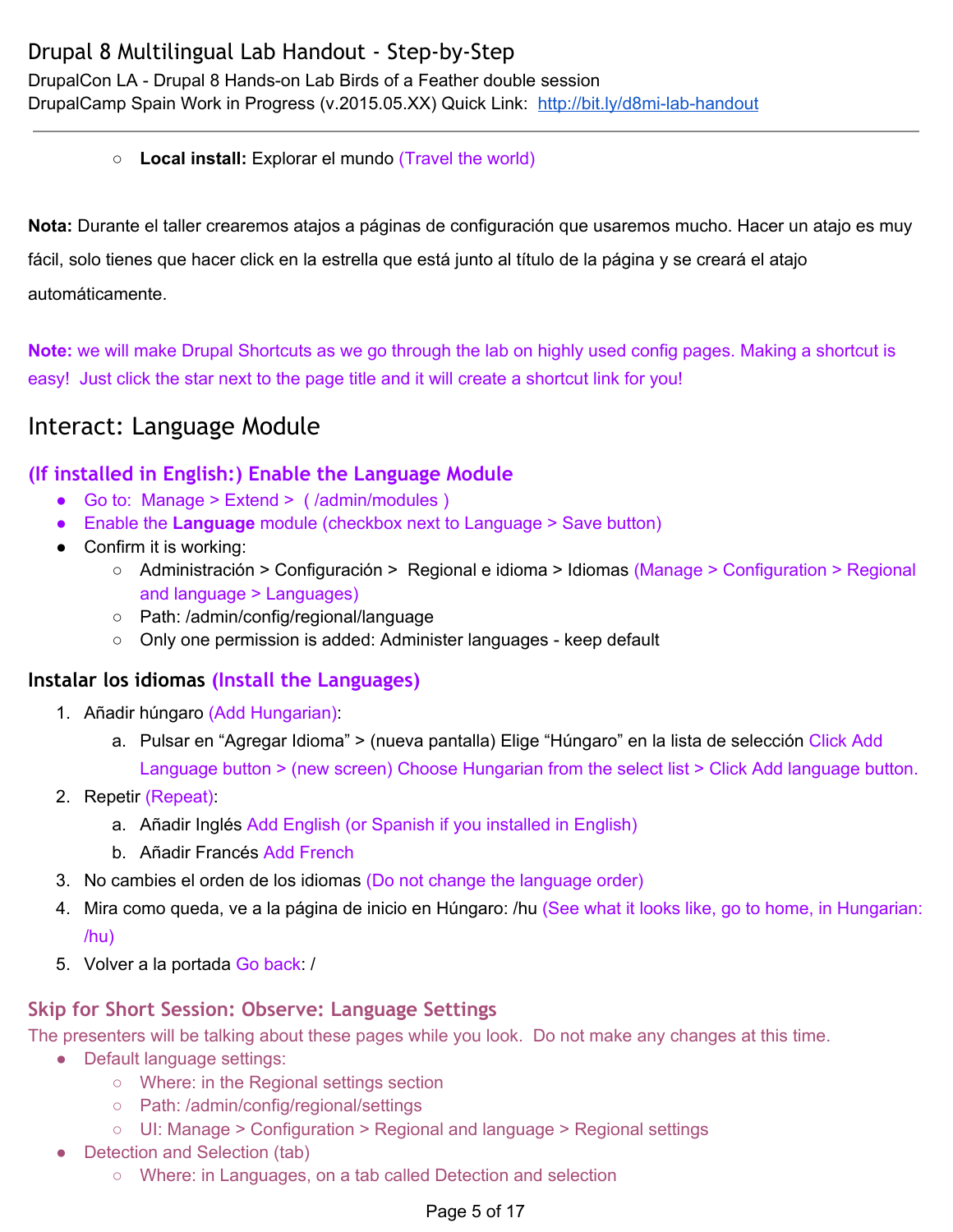#### DrupalCon LA - Drupal 8 Hands-on Lab Birds of a Feather double session

#### DrupalCamp Spain Work in Progress (v.2015.05.XX) Quick Link: http://bit.ly/d8mi-lab-handout

- Path: /admin/config/regional/language/detection
- $\circ$  UI: Manage > Configuration > Regional and language > Languages > Detection and selection (tab)
- Observe defaults: Configure URL / paths
	- On the Detection and selection tab
	- $\circ$  Find the first setting, URL > Click configure > (new page)
	- Path: /admin/config/regional/language/detection/url
	- Why: See that all language prefixes can be configured on one page now!
	- Do not add a prefix to english.
- **Observe Defaults:** 
	- On the Detection and selection tab
	- Find the last setting Selected language > Click configure > (new page)
	- Path: /admin/config/regional/language/detection/selected
	- Why?: one location to change fallback language
	- Don't do anything, just know that this exists
- Observe Browser negotiation:
	- On the Detection and selection tab
	- Find the setting "Browsers" > Click configure > (new page)
	- Path: /admin/config/regional/language/detection/browser
	- Don't make any changes for the moment.
	- Why?: see how the browser's language can be mapped to a default drupal language

## <span id="page-5-0"></span>**Observar: Idioma del contenido (Observe: Content Language Page)**

- <span id="page-5-1"></span>**●** Administración > Configuración > Regional e idioma > Idioma del contenido (Manage > Configuration > Regional and language > Content language)
- <span id="page-5-2"></span>• Path: /admin/config/regional/content-language
- <span id="page-5-3"></span>**●** Uno por uno, comprueba las **Opciones del idioma personalizado** para ver como es en una instalación estándar de Drupal 8. (One by one, just check each of the **Custom language settings**types to see what it looks like with the Drupal 8 Standard Installation)
- <span id="page-5-4"></span>**●** No hagas cambios en este momento (Do not make any changes at this point).

## <span id="page-5-5"></span>**Interact: Make a shortcut to the Content Language Page**

<span id="page-5-6"></span>**●** Añade un atajo a esta página: Pulsa en la estrella (Add a Drupal Shortcut to this page: click the star)

## <span id="page-5-8"></span><span id="page-5-7"></span>**Skip for Short Session: Observe: Special Languages**

- **●** Manage > Configuration > Regional and language > Content language
- Path: /admin/config/regional/content-language
- <span id="page-5-10"></span><span id="page-5-9"></span>**●** Check Content > Open the Select List on basic page
	- **○** Not Specified (special)
	- **○** Not Applicable (special)
	- **○** Site's default language
	- **○** Current interface language
	- **○** Author's preferred language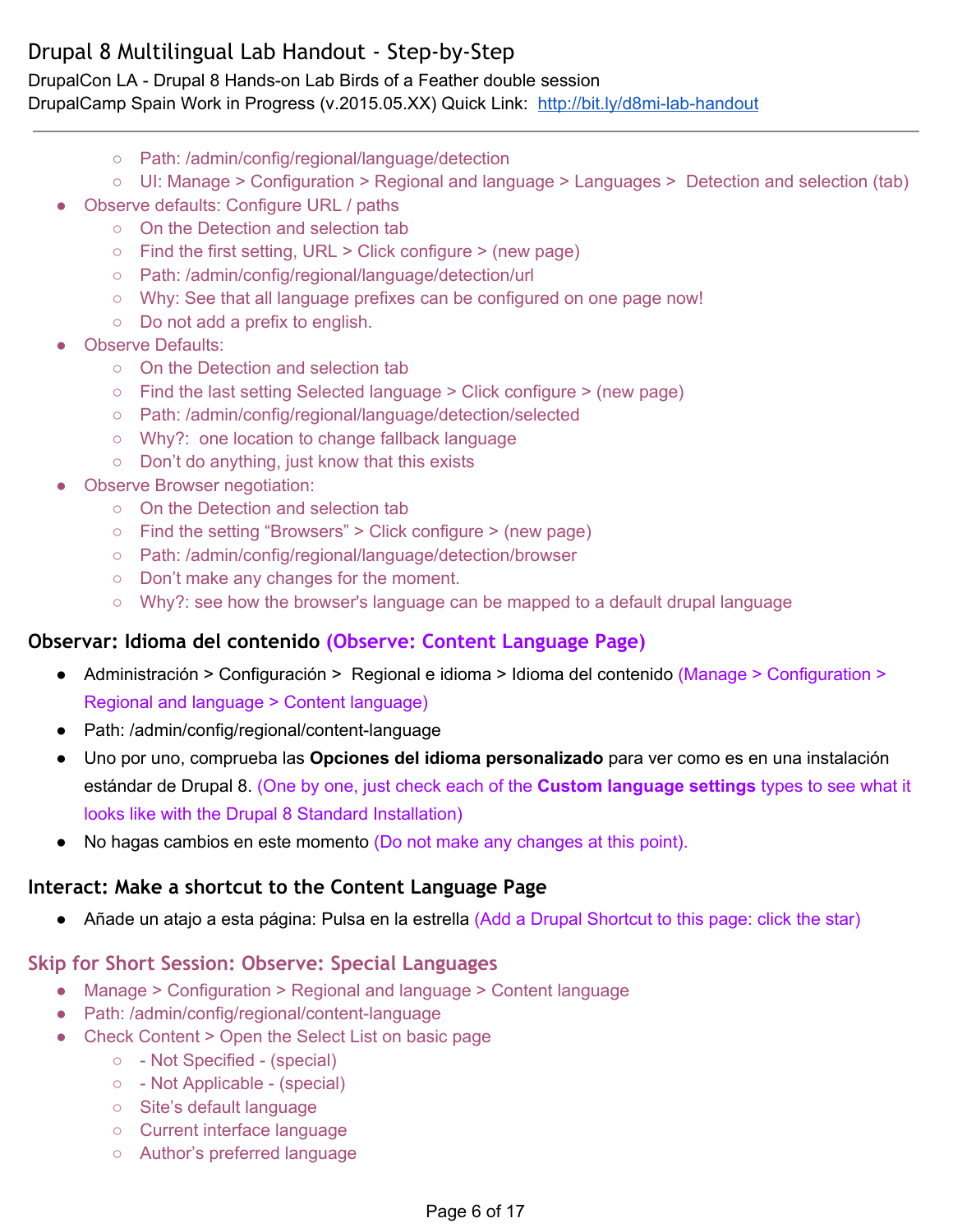DrupalCon LA - Drupal 8 Hands-on Lab Birds of a Feather double session DrupalCamp Spain Work in Progress (v.2015.05.XX) Quick Link: http://bit.ly/d8mi-lab-handout

## <span id="page-6-1"></span><span id="page-6-0"></span>**Interact: Return to Content language page**

- Use your Atajo (shortcut) (or Manage > Configuration > Regional and language > Content language)
- Path: /admin/config/regional/content-language
- At this point, let's show the language selectors on create and edit pages:
	- On the Custom language settings checklist, check:
		- Bloque personalizado, Contenido, Custom menu link, Término de taxonomía (Content, Custom Block, Custom menu link, Taxonomy term)
		- Now that you can see all available entities for each type, check the **Muestra el selector de idioma al crear y editar paginas**(**Show language selector on create and edit pages)**for the following:
			- Content Basic page, Block Basic block, Menu Custom menu Taxonomy term Interests
		- Guardar Configuración (Save configuration)

## <span id="page-6-2"></span>Interact: Create Content Structures

## <span id="page-6-3"></span>**Create a Custom Block**

- Create a custom block:
	- Administración > Estructura > Diseño de bloque (Manage > Structure > Block Layout)
	- Path: /admin/structure/block
	- Add a Drupal Shortcut to this page: click the star
	- Click + Añadir bloque personalizado (Add custom block)> (new screen)
		- Block description: Explorar el mundo (Explore with us)
		- Body: make up some sample text
		- Guardar (Save)
		- Check Display title
		- Region: Primera barra lateral (Sidebar First)
		- Guardar el bloque (Save block)
		- Guardar bloques (Save blocks)
	- Regresar al sito (Go to site), see the custom block!

## <span id="page-6-4"></span>**Skip for Short Session: Create a New Vocabulary + Terms**

- Create a new vocabulary
	- Administración > Estructura > Taxonomía (Manage > Structure > Taxonomy)
	- Path: /admin/structure/taxonomy
	- Click + Agregar vocabulario (Add vocabulary) > (new screen)
		- Name: Intereses (Interests)
		- Description: (leave blank)
		- Vocabulary language: Spanish (English)
		- Note: we will not enable any language settings yet.
		- Click Guardar (Save) > (new screen) -- see your new vocabulary
		- Click context button > Agregar término (Add Term)
			- Name: Aventura (Adventure)
				- Leave the defaults blank.
				- Click Guardar (Save)
			- Name: Culture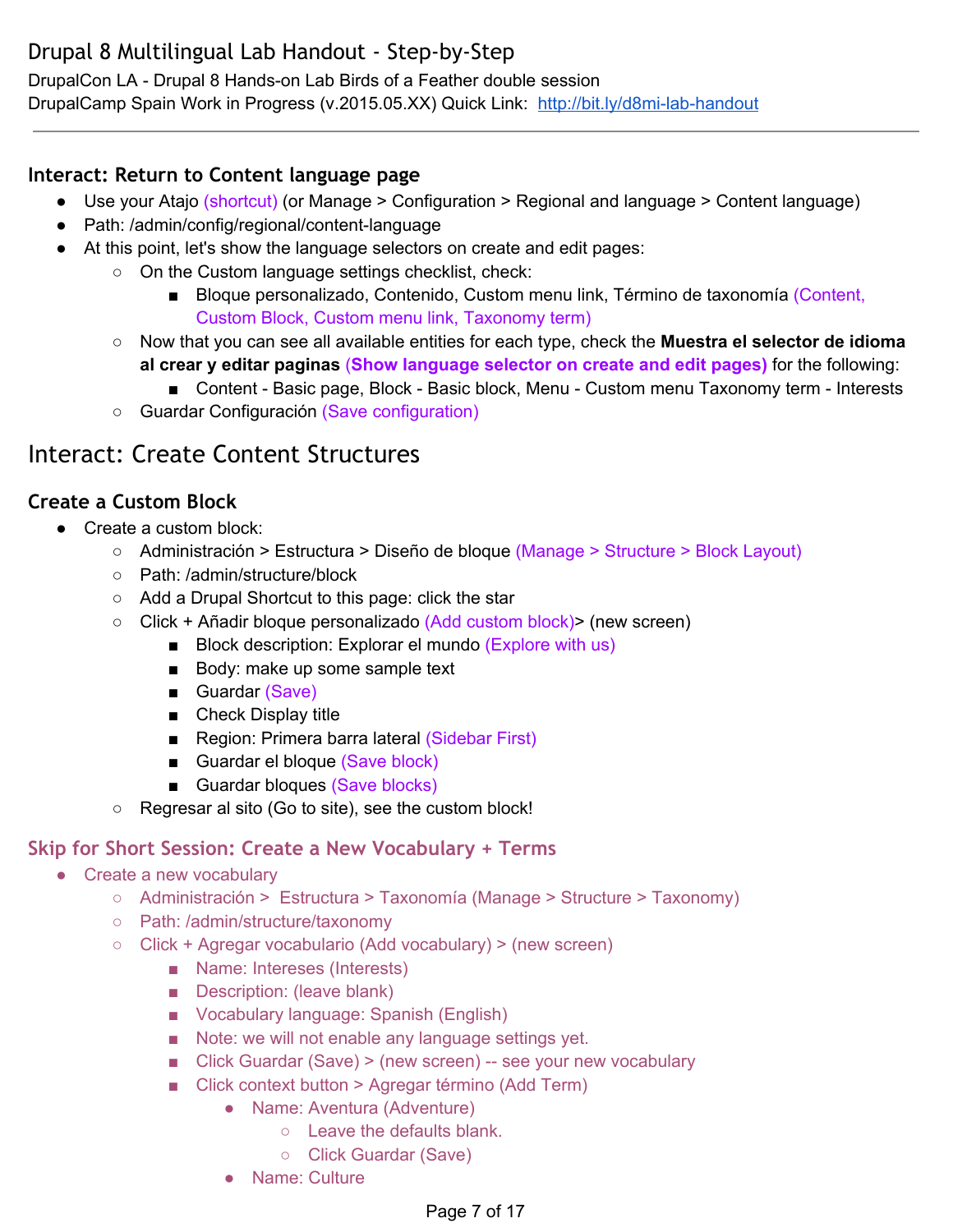DrupalCon LA - Drupal 8 Hands-on Lab Birds of a Feather double session DrupalCamp Spain Work in Progress (v.2015.05.XX) Quick Link: http://bit.ly/d8mi-lab-handout

- Leave the defaults blank.
- Click Guardar (Save)
- Name: Dining
	- Leave the defaults blank.
	- Click Guardar (Save)

## <span id="page-7-0"></span>**Skip for Short Session: Create a Content Type "Product" and Supporting Fields**

- Manage > Structure > Content Types
- Path: /admin/structure/types
- $Click + Add content type > (new page)$ 
	- Name: Product
	- Observe: Machine Name is transliterated but only the machine names
	- Description: A trip to exciting places.
	- Submission form settings: Uncheck Promoted to front page
	- Publishing options (keep defaults)
	- Menu settings (keep defaults)
	- Click Save and manage fields > (new screen)
- Skip: Add a new field:
	- Label: Interests
	- Type: Term Reference
	- Save > (new screen)
	- Number of values: Unlimited
	- Vocabulary: Interests
	- Click Save field settings > (new screen)
	- Keep all default settings (not required, no help text, -None- as default value)
	- Save settings > (new screen)
- Skip: Use an existing field:
	- Label: Product Image
	- Field: Image (field\_image)
	- Save > (new screen)
	- Scroll to the bottom of the screen > Check Enable *Alt* field > Check Enable *Title* Field > Save settings (new screen)

## <span id="page-7-1"></span>**Interact: Expose the language switcher block**

- Use your Atajo (shortcut) for Diseño de bloque (Block Layout) Administración > Estructura > Diseño de bloque (Manage > Structure > Block Layout)
- Path: /admin/structure/block
- Find the + Alternador de idioma (Language switcher block) under System > Click it > Choose Primera barra lateral (Sidebar first) for its region setting > Keep all other values default > Observe: language settings on the block > Click Guardar el bloque (Save block) (new screen)
- Visit the site and see the language switcher! Click through the different languages and check the path prefix change!

## <span id="page-7-2"></span>**Skip for Short Session: Observe: Language specific block settings**

● Manage > Structure > Block layout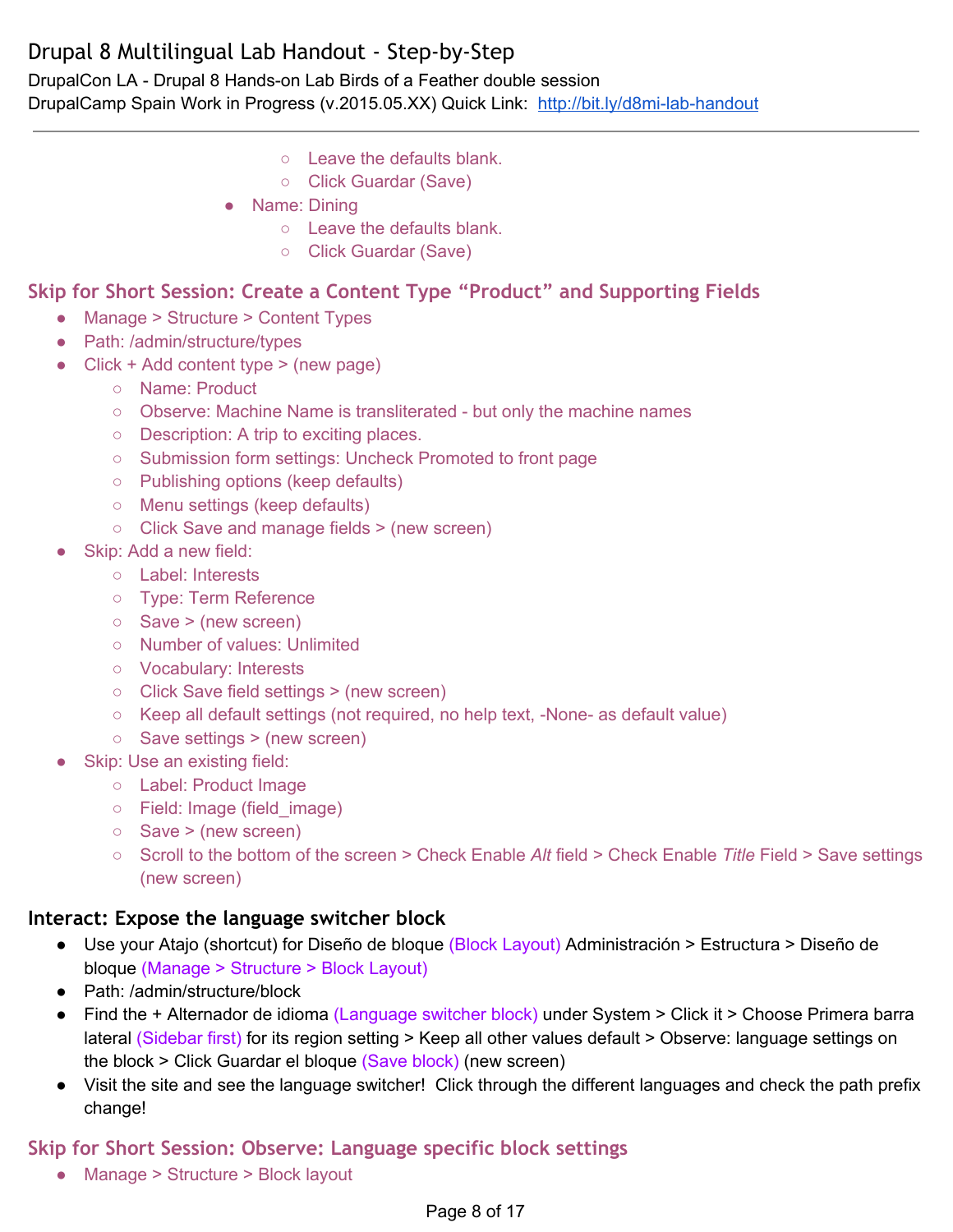#### DrupalCon LA - Drupal 8 Hands-on Lab Birds of a Feather double session DrupalCamp Spain Work in Progress (v.2015.05.XX) Quick Link: http://bit.ly/d8mi-lab-handout

- Path: /admin/structure/block
- Find the Language switcher block > Click Configure
- **•** See the the vertical tab for **Language** settings
- At this point one can choose to show the block on specific languages:
	- Use case: Country specific content block / messaging
		- Holiday specials: 4th of July special for US vs. Bastille Day for France / French

# <span id="page-8-0"></span>Interact: Content Translation

## <span id="page-8-1"></span>**Enable the Content translation Module**

- 1. Go to: Manage > Extend > ( /admin/modules )
- 2. Enable the **Content Translation**module (checkbox next to **Content Translation**> Save button)
- 3. Confirm it is working:
	- a. Administración > Configuración > Regional e idioma > Idiomas > Content language and translation (Manage > Configuration > Regional and language > Content language and translation)
	- b. Path: /admin/config/regional/content-language
	- c. You will see checkboxes in a translatable column in the table
	- d. The following permissions are added:
		- i. Administer translation settings keep default (administrator)
		- ii. Create translations
		- iii. Delete translations
		- iv. Edit translations
		- v. Translate any entity

## <span id="page-8-2"></span>**Skip for Short Session: Create a new Role: Translator**

- Manage > People > Roles (tab) > Click + Add new role
- Path: /admin/people/roles
- Role name: Translator > Save > (new screen)
- Click the contextual links menu next to Translator > Edit Permissions
- Path: /admin/people/permissions/translator
- Check the following permissions:
	- Contextual Links Use contextual links
	- Filter Use Basic HTML
	- Filter Use Full HTML
	- Node Access Content Overview page
	- Content Translation Enable Create, Delete, Edit, and Translate any entity
	- Click **Save permissions**

## <span id="page-8-3"></span>Interact: Apply translation settings to content types & fields

- You will already be there, or use your shortcut to the Content language page!
- Manage > Configuration > Regional and language > Content language
- Path: /admin/config/regional/content-language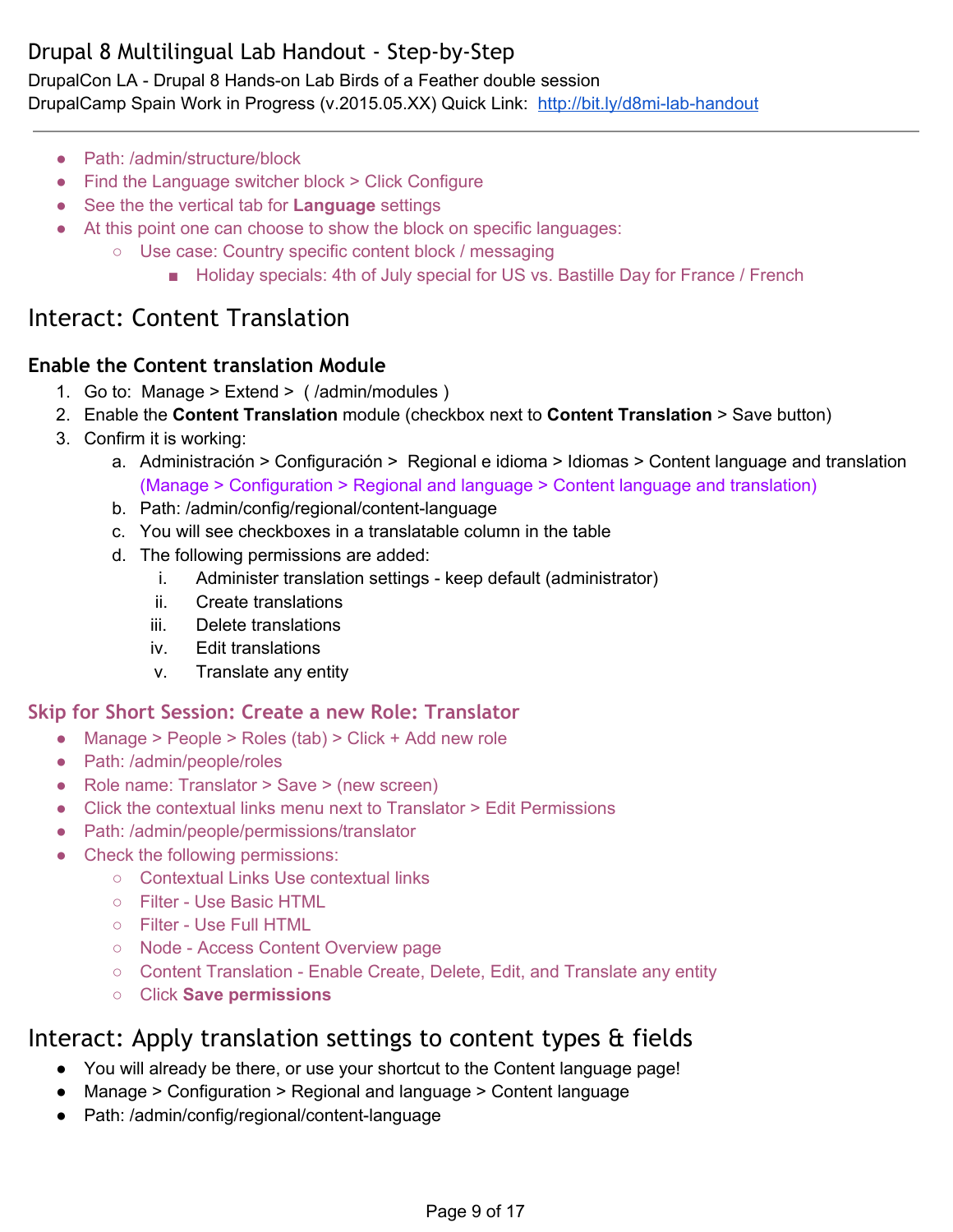DrupalCon LA - Drupal 8 Hands-on Lab Birds of a Feather double session DrupalCamp Spain Work in Progress (v.2015.05.XX) Quick Link: http://bit.ly/d8mi-lab-handout

## <span id="page-9-0"></span>**Enable Custom Block translation:**

- Check Custom Block from the Custom language settings list
- Check **Translatable** for **Basic block**
- (**Show language selector on create and edit pages**is already checked)
- Observe: The fields associated with the Block are selected Translatable by default! This is good, no extra clicks!

## <span id="page-9-1"></span>**Enable Taxonomy term translation:**

- Check **Taxonomy term**from the Custom language settings list
- Check **Translatable**for **Interests** (Or "tags" if you skipped that)
- (**Show language selector on create and edit pages**is already checked)
- Observe: the fields, including the URL alias are defaulting to Translatable
- Save

**Observe:**On page refresh, all existing configurations are loaded and visible by default.

#### <span id="page-9-2"></span>**Enable Content type translation:**

- Check **Content** from the Custom language settings list
- Check **Translatable**and **Show language selector on create and edit pages**for **Article, Basic page**
- Observe:
	- the fields, including the URL alias are defaulting to Translatable
	- Note: the image file field element is NOT translatable, because MOST of the time, there is not text in an image and the same image is used for all translations
- Click Save (page refresh) may have to do it twice

# <span id="page-9-3"></span>Interact: Create and Translate content

- Overview:
	- Create more source content:
		- Create a Basic Page: About Us
		- skip for short session: Create three Products:
	- Translate content:
		- Translate About Us page
		- skip for short session: Translate Products
		- skip for short session: Translate taxonomy terms for Interest
- **For all translations,**add fr hu es to the English copy to represent translations for French, Hungarian, and Spanish respectively.

## <span id="page-9-4"></span>**Translate Custom Block:**

- Use your Atajo Diseño de bloque (Block layout)
- Then Librería de bloques [personalizados](http://localhost/drupal/admin/structure/block/block-content) (Custom block library) tab
- Path: /admin/structure/block/block-content
- Make un atajo (a shortcut)
- Find the Explorar el mundo (Explore with us) block  $>$  Click Edit (new screen)
- Click the **Translate**tab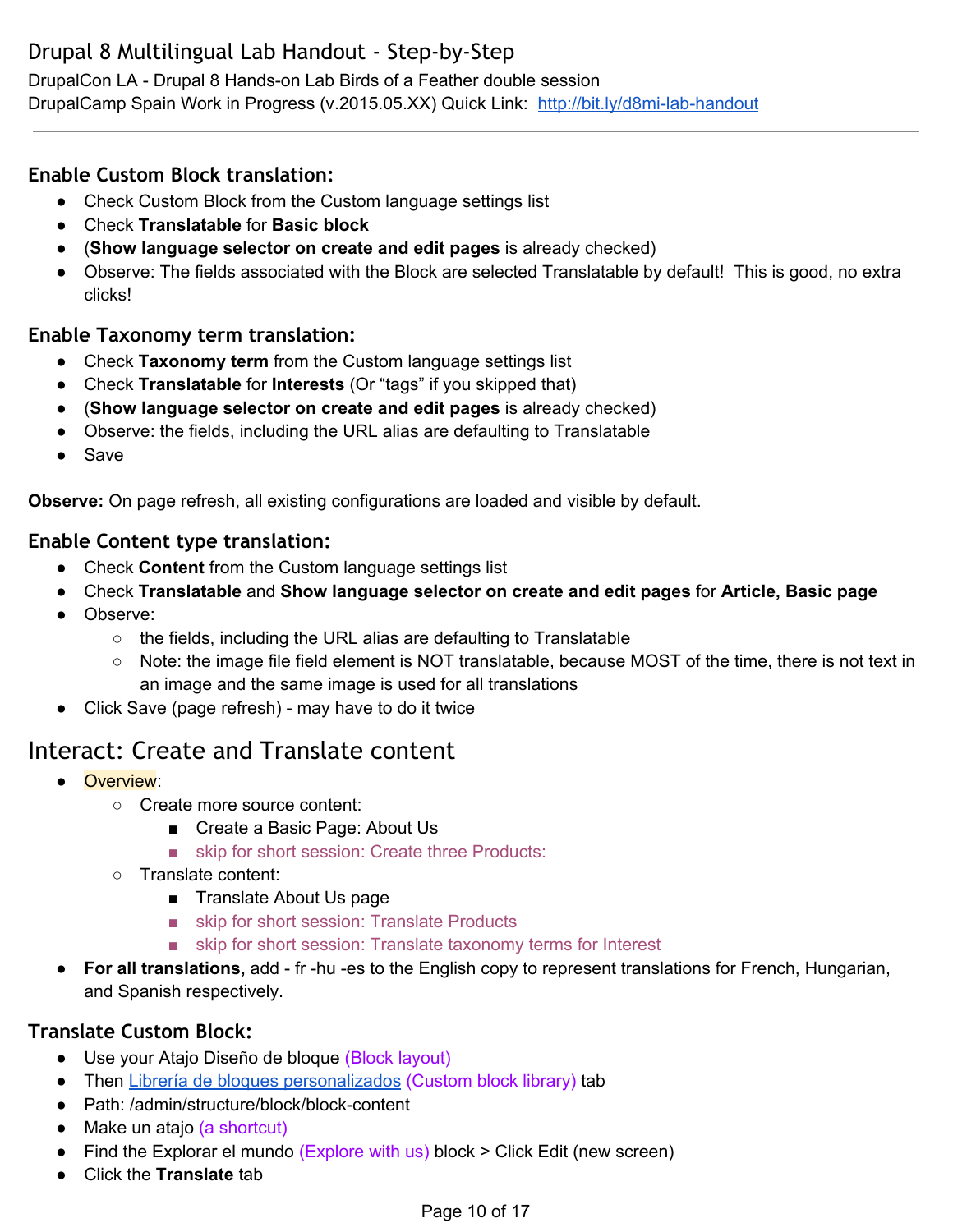DrupalCon LA - Drupal 8 Hands-on Lab Birds of a Feather double session DrupalCamp Spain Work in Progress (v.2015.05.XX) Quick Link: http://bit.ly/d8mi-lab-handout

- Add a translation for French, Hungarian, and English (Spanish) by clicking **Add**then adding the translated copy for each of the languages.
- Go back to the site and switch languages.
- Note: the title field is not yet translatable.

## <span id="page-10-0"></span>**Create & Translate Basic Page content:**

- Create in English:
	- Manage > Content > Add Content > (new screen) > Choose Basic Page
	- Title: About us
	- Language: English
	- Body: enter some sample content
	- Create a menu link: About us in Main navigation
	- Click **Save and publish**
- Translate to other languages:
	- Click Translate tab (new screen)
	- For each language, click Add > (new screen)
	- Add translated text > Save and keep translation

## <span id="page-10-1"></span>**Translate Menu link content:**

- Administración > Estructura > Menús (Manage > Structure > Menus)
- admin/structure/menu
- There is already a menu link for About us
- Translate to other languages:
	- Click Translate tab (new screen)
	- For each language, click Add > (new screen)
	- Add translated text > Save and keep translation
- Use the language switcher block to see the menu change.

## <span id="page-10-2"></span>**skip for short session: Translate Product content:**

- Manage > Content > Add Content > (new screen) > Choose Product
- Create three products:
	- Titles: Product 1, Product 2, Product 3
	- Image:
		- File: Choose one of yours!
		- Alt text: Product 1 Alt
		- Title text: Product 1 Title
	- Interests:
		- Product 1: choose Adventure, Bar
		- Product 2: choose Adventure, Beer
		- Product 3: choose Bar, Beer
- Translate three products:
	- Go to the new product page (via Content screen)
	- Translate the content via the Translate tab as we did with the About us Basic Page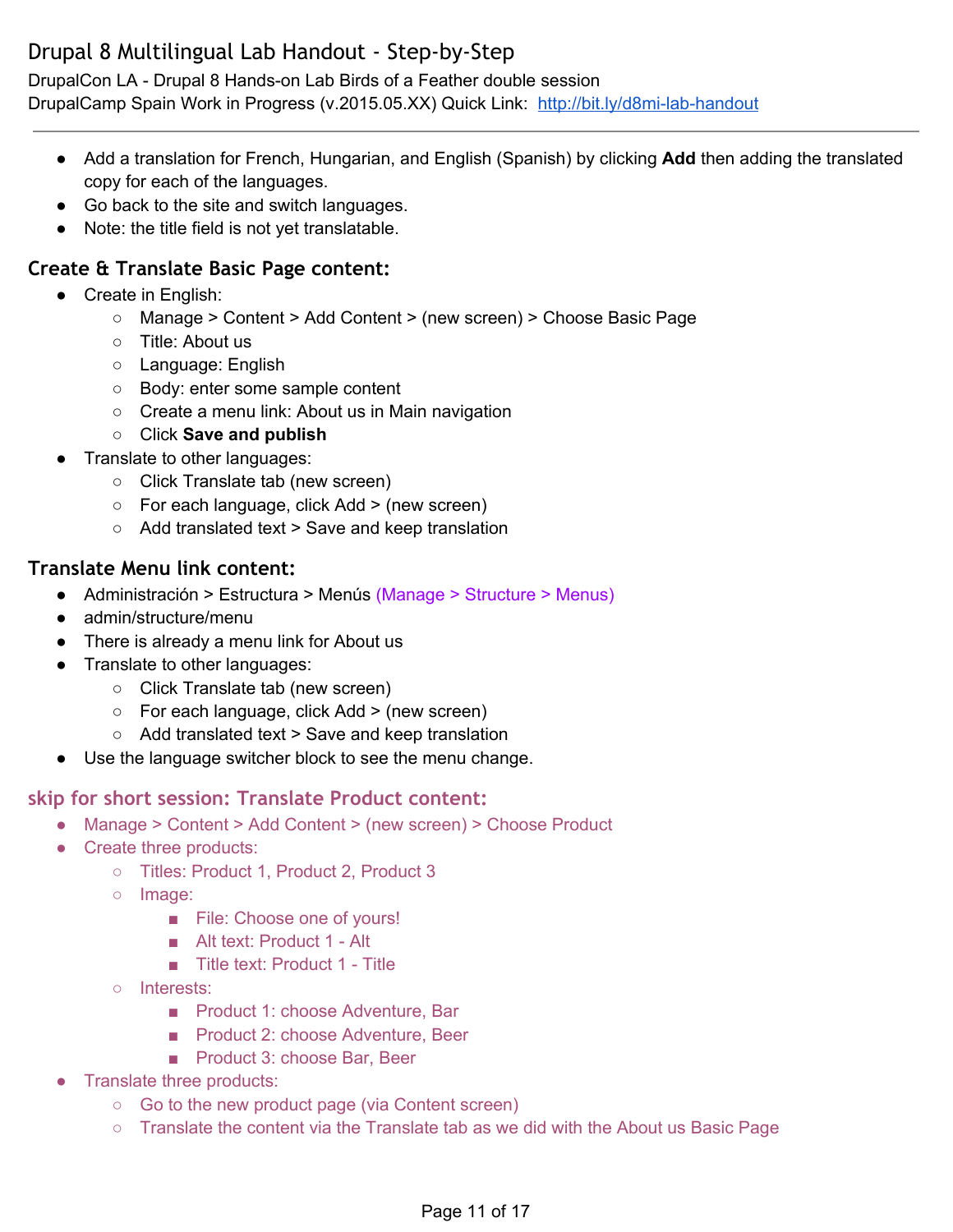DrupalCon LA - Drupal 8 Hands-on Lab Birds of a Feather double session DrupalCamp Spain Work in Progress (v.2015.05.XX) Quick Link: http://bit.ly/d8mi-lab-handout

## <span id="page-11-0"></span>**Translate Taxonomy terms:**

- Manage > Structure > Taxonomy > List Terms
- For each term: Context Menu > Translate > Add a translation for each language like the blocks and content types
- Note: you will be returned to the English source page. Click the Translate tab to add the other languages.

## <span id="page-11-1"></span>Interact: Create a View

#### <span id="page-11-2"></span>**Start with a base view structure for a list page:**

- Manage > Structure > Views
- Path: /admin/structure/views
- Add new view
	- Title: Products
	- Show Content of type Products sorted by Newest first
	- Select: Create a page
	- Page title: Latest Travel Destinations
	- Display format: table
	- Create a menu link, Main navigation Link text: Trips
	- Check Create a Block Latest trip
	- Format: Unformatted list of titles (linked)
	- Items per block: 1
	- Click **Save and edit**
	- On the configure screen"
		- change the administrative name to Trips Page
		- Add fields:
			- Product Image (This page (override), Uncheck Create a label, Image style Medium, Link image to Content > Apply
			- Body (This page (override), Uncheck Create a label > Apply
	- On the filter Criteria:
		- Add **Content Translation language** (not revisions) > Operator Is one of > Check Language selected for User interface text > This page (override) > Apply
	- On the Advanced configuration section:
		- Change machine name to: trips\_page > Apply
	- **Click Save on the view config page**

## <span id="page-11-3"></span>**Configure a view block:**

- Select the Block view configuration
- Display name: Latest Trip Block > Apply
- Fields: edit Title > uncheck Create a label > This block (override) > Apply (this display)
- Advanced: Machine name: latest\_trip\_block > Apply
- **Save** the view configuration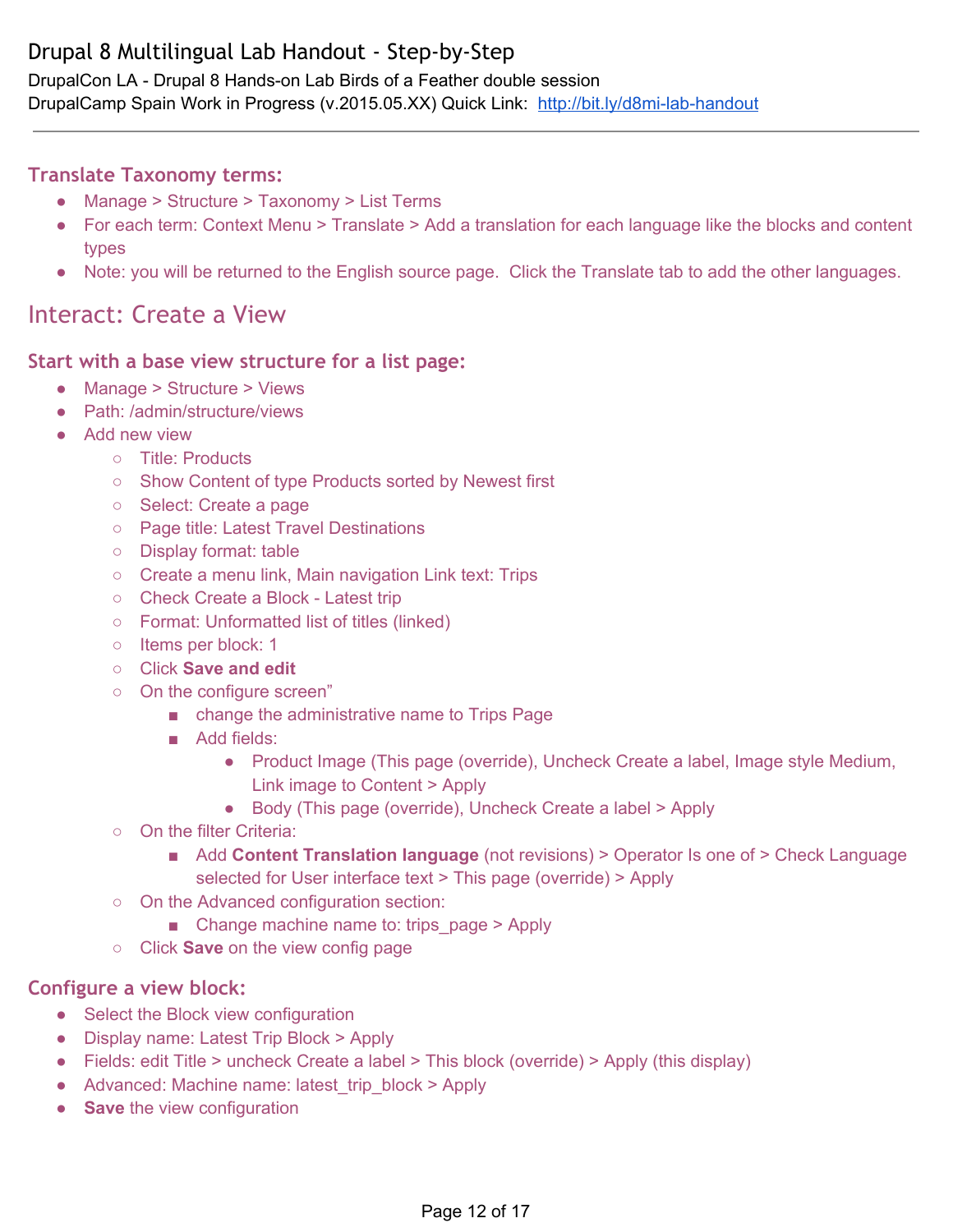DrupalCon LA - Drupal 8 Hands-on Lab Birds of a Feather double session DrupalCamp Spain Work in Progress (v.2015.05.XX) Quick Link: http://bit.ly/d8mi-lab-handout

#### <span id="page-12-0"></span>**Configure another trips page for a home page view:**

- Duplicate the Trips Page view
- Change the following:
	- Page title: Exciting destinations, This page (override), Apply
	- Format: Grid, This page (override), Values= 3, keep defaults, This page (override)
	- Path: /home
	- Menu: Normal: Home
	- Machine name of the view: Advanced > Machine Name > trips\_grid\_page

## <span id="page-12-1"></span>Interact: Define the frontpage

- Manage > Configuration > Site Information
- Path: /admin/config/system/site-information
- Change default front page to home
- Save configuration
- Visit the front page of your site!

## <span id="page-12-2"></span>Interact: Enable Interface Translation

## <span id="page-12-3"></span>**If installed in English: Enable the Interface Translation module**

- Go to: Manage > Extend
- Path: /admin/modules
- Enable the **Interface Translation**module (checkbox next to Interface Translation > Save button)
- Confirm it is working:
	- Administración > Configuración > Regional e idioma > Traducción de la Interfaz de usuario (Manage > Configuration > Regional and language > User interface translation)
	- Path: /admin/config/regional/translate
	- Only one permission is added: **Translate interface texts** keep default settings

## <span id="page-12-4"></span>Skip for short session: Observe: The Interface Translation UI pages

- Translate:
	- Manage > Configuration > Regional and language > User interface translation > Translate (tab)
	- Path: /admin/config/regional/translate (tab)
	- See the interface is easier to work with, plurals are exposed
- Import / Export:
	- Import (tab) Path: /admin/config/regional/translate/import
	- Export (tab) Path: /admin/config/regional/translate/export
	- Translation file format: .po/.pot file (GetText Portable Object file) see appendix
- Settings:
	- Settings (tab)
	- Path: /admin/config/regional/translate/settings
	- Keep defaults for the moment.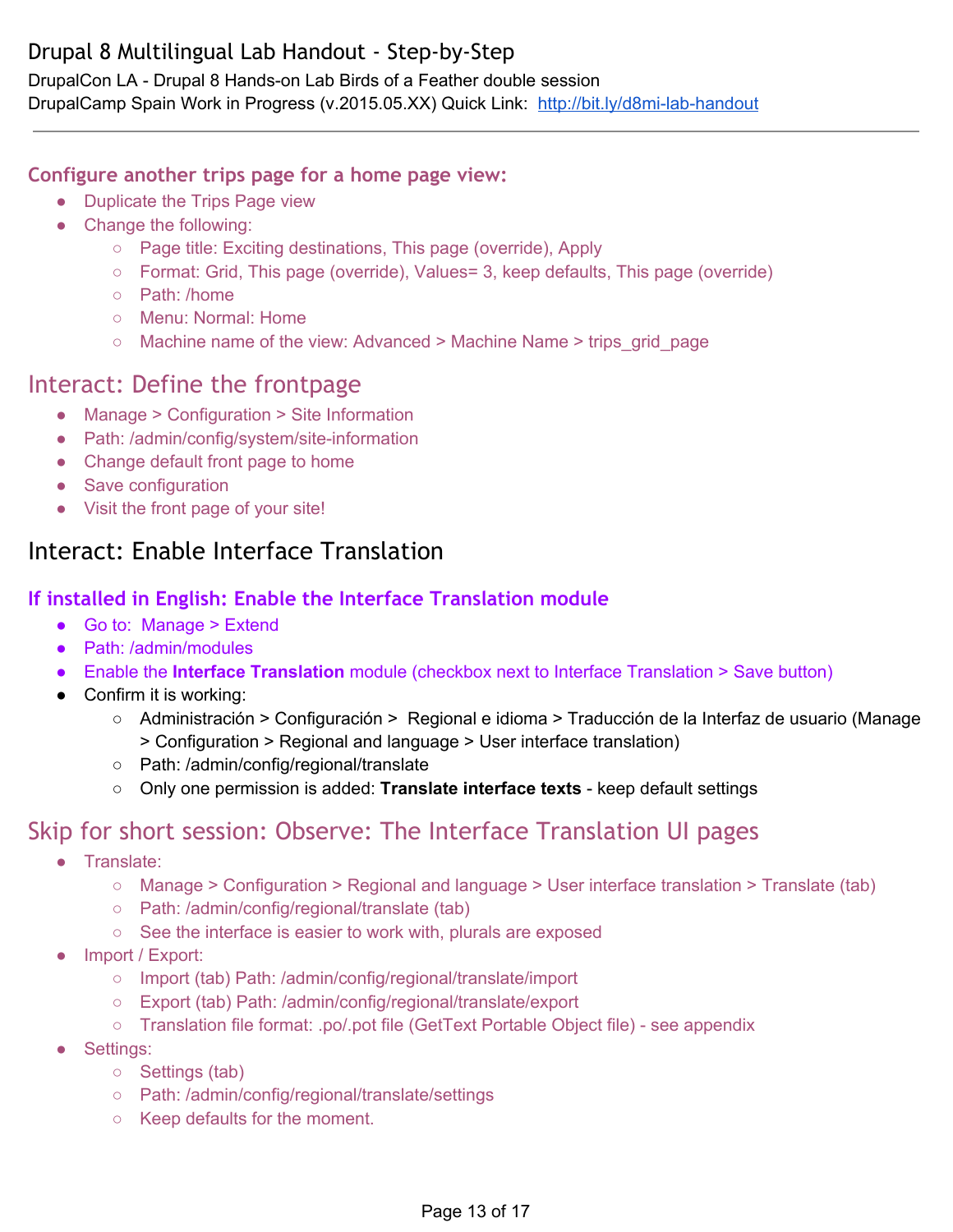DrupalCon LA - Drupal 8 Hands-on Lab Birds of a Feather double session DrupalCamp Spain Work in Progress (v.2015.05.XX) Quick Link: http://bit.ly/d8mi-lab-handout

# <span id="page-13-0"></span>Skip for short session: Interact: Review, Enable, and Update Interface

## **Translations**

- Review how many **Interface translation**strings have been translated:
	- Manage > Configuration > Regional and language > Languages > List (tab)
	- Path: /admin/config/regional/language
	- Add a Drupal Shortcut to this page
- **Review Interface translation** status
	- Reports > Available Translation Updates
	- Path: /admin/reports/translations
- Update **Interface translations**:
	- Click "Update translation" button. Translations are being downloaded from localize.drupal.org

# <span id="page-13-1"></span>Interact: Overriding English / Make English Translatable

- Make English translatable
	- Administración > Configuración > Regional e idioma > Idiomas (Manage > Configuration > Regional and language > Languages)
	- Path: /admin/config/regional/language
	- Click Edit next to English > (new screen) > Click **Habilitar la interfaz de traducción al Inglés** (**Enable interface translation to English)**> Click Save language
- Use case: Change Login/Logout to Sign In / Sign out
	- Administración > Configuración > Regional e idioma > Traducción de la Interfaz de usuario (Manage > Configuration > Regional and language > User interface translation)
	- Path: /admin/config/regional/translate
	- See Idioma de traducción (translation language) now has English available
	- Filter for **Log** > Replace Log in and Log out with Sign in Sign out, respectively > Click **Guardar las traducciones (Save translations)**
	- Go back to site
		- /en
	- see that Log out has changed to Sign out

# <span id="page-13-2"></span>Interact: Enable Configuration Translation

## <span id="page-13-3"></span>**Enable the Configuration Translation Module**

- Go to: Manage > Extend > (/admin/modules)
- Enable the **Configuration Translation**module (checkbox next to **Configuration Translation**> Save button)
- Note: there is no additional configuration required from the Module menu

## <span id="page-13-4"></span>**Translate Block Titles:**

- Use your Diseño de bloque (Block layout) shortcut (or Manage > Structure > Block layout)
- Path: /admin/structure/block
- Choose the custom "Explorar el mundo" ("Explore with us") block > Configure > Translate block (tab)
- For each of the languages, translate the block title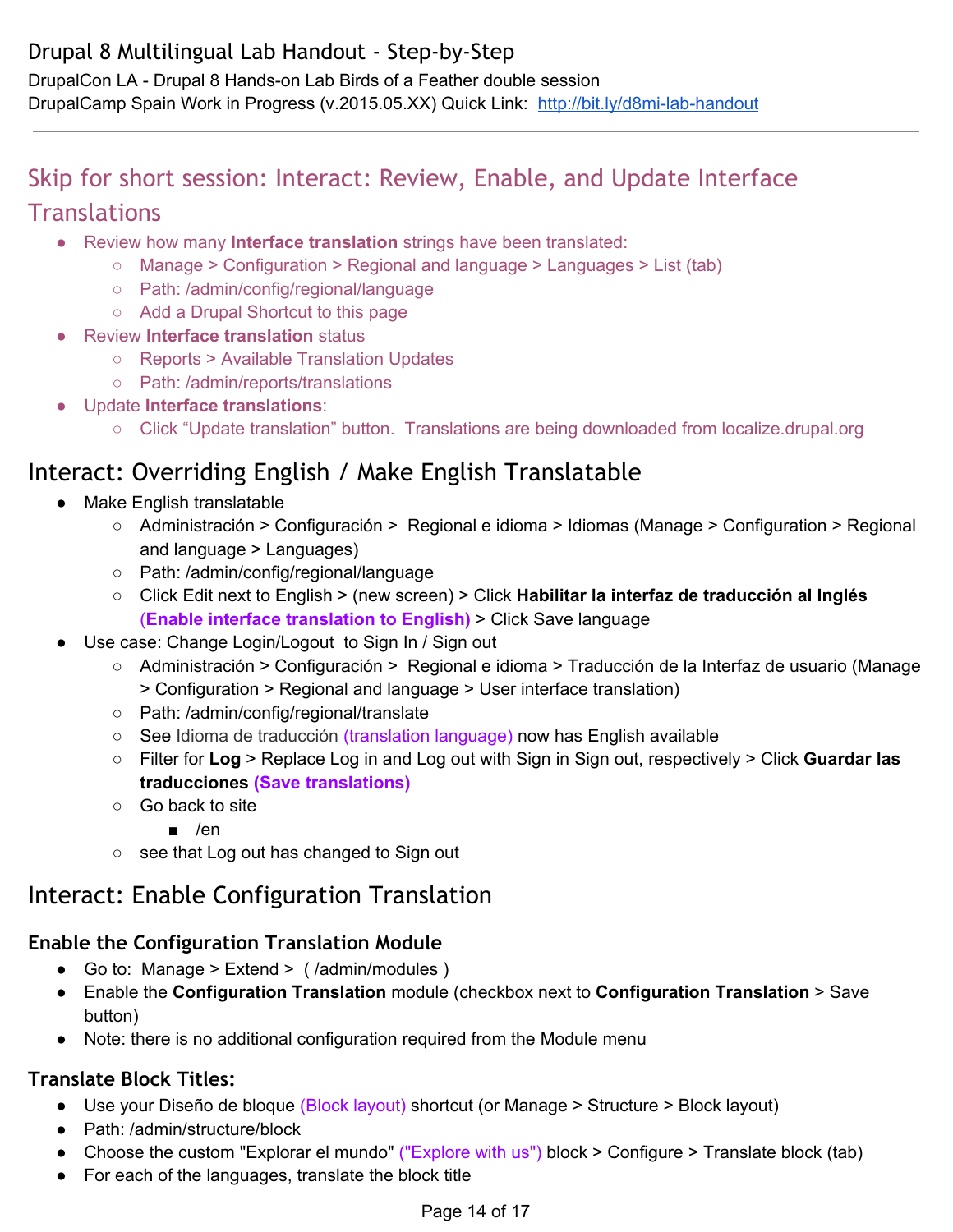DrupalCon LA - Drupal 8 Hands-on Lab Birds of a Feather double session DrupalCamp Spain Work in Progress (v.2015.05.XX) Quick Link: http://bit.ly/d8mi-lab-handout

#### <span id="page-14-0"></span>**Translate Site name:**

- Administración > Configuración > Sistema > Información del sitio, Traducir system information (Manage > Configuration > System > Site information , Translate system information)
- Path: /admin/config/system/site-information/translate
- For each of the languages, translate the site name
- Go to the home page
- Use the language switcher to see the effects

#### <span id="page-14-1"></span>**Skip: Translate Vocabulary:**

- Manage > Structure > Taxonomy
- Path: /admin/structure/taxonomy
- Click the Interests context menu > Translate
- For each of the languages, translate the Vocabulary title.

#### <span id="page-14-2"></span>**Skip for short session: Translate Views:**

- Manage > Structure > Views > Product context menu > Translate (new screen)
- At this point, all the page titles and menu titles can be translated!
- Observe: we will walk through the possible Views translation options

#### <span id="page-14-3"></span>**Skip for short session: Translate Menus:**

- Manage > Structure > Menus
- Path: /admin/structure/menu
- Find the Main navigation menu > Click the Context Menu > select **Translate** (new page)
- Note: this only translates the menu name!

#### <span id="page-14-4"></span>**Skip for short session: Translate Menu Links:**

- Manage > Structure > Menus
- Path: /admin/structure/menu
- Find the Main navigation menu > Click the Context Menu > select **Edit menu** (new page)
- Now you can see all the menu options!
	- Disable the out of the box Home link (we made a new link with views)
	- Find the **About Us**link > Click the **Context Menu**> select **Translate**
	- Find the **Trips** link > Click the Context Menu > -- where is the translate option?!? It isn't supposed to be there. :) This menu comes from a View configuration translation!

## <span id="page-14-5"></span>Appendix - Reference Links

- About Gettext Portable Object file formats:
	- <https://www.drupal.org/node/1814954>
	- http://www.icanlocalize.com/site/tutorials/how-to-translate-with-gettext-po-and-pot-files/
- SimplyTest.me (Multilingual Demo)
	- Register for an account (for longer site life)
	- Go to this link: <http://simplytest.me/project/2267517/8.x-1.x>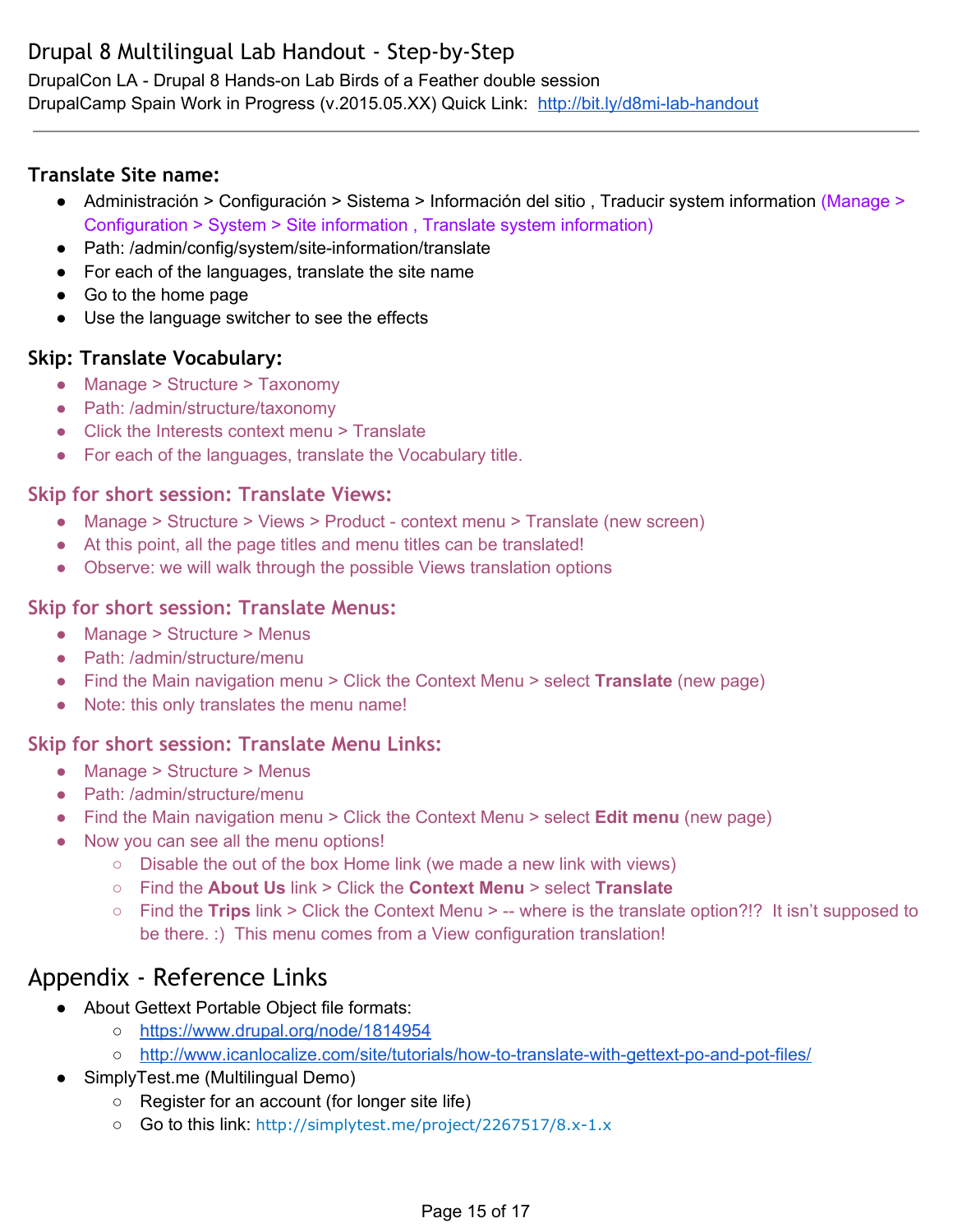DrupalCon LA - Drupal 8 Hands-on Lab Birds of a Feather double session DrupalCamp Spain Work in Progress (v.2015.05.XX) Quick Link: http://bit.ly/d8mi-lab-handout

# <span id="page-15-0"></span>Appendix - 2 hour lab timetable

| <b>Session</b><br><b>Time</b> | <b>Topic</b><br><b>Time</b> | <b>Total</b><br><b>Time Used</b> | <b>Lab Theme / Topics</b>                                                                                                                   |
|-------------------------------|-----------------------------|----------------------------------|---------------------------------------------------------------------------------------------------------------------------------------------|
| 10                            | 0                           | 0                                | Getting Started, Installation Info, SimplyTestMe                                                                                            |
| 5                             | 5                           | 5                                | Demonstrate the Multilingual Demo                                                                                                           |
| 5                             | 5                           | 10                               | Drupal 8 Language Fundamentals                                                                                                              |
| (15)                          | 5                           | 15                               | Installation of Drupal 8, Language module                                                                                                   |
| 5                             | 5                           | 20                               | Language: add languages, language config, special langs.                                                                                    |
|                               | 5                           | 25                               | Language: demo Browser settings, fallback, admin language                                                                                   |
|                               | 5                           | 30                               | Language: demo change of interfaces, add languages to<br>things, begin creating content structures,<br>Content: create block and vocabulary |
|                               | 5                           | 35                               | Content: create content type, fields, term reference                                                                                        |
| 5                             | 5                           | 40                               | Complete content structures, revisit Content translation page                                                                               |
| 5                             | 5                           | 45                               | Site level configurations: Language switcher, block                                                                                         |
| 2                             | 5                           | 50                               | Interface translation, enable module, update languages,<br>translation status                                                               |
|                               | 15                          | 65                               | <b>Break Time</b>                                                                                                                           |
| 3                             | 5                           | 70                               | Interface Translation: English txln, filters, plurals, exports                                                                              |
| 5                             | 5                           | 75                               | Content Translation: enable module, demo new things in D8                                                                                   |
|                               | 5                           | 80                               | Content Translation: role + permissions, Content + translate                                                                                |
|                               | 5                           | 85                               | Content Translation: create 3 products, translate (for views)                                                                               |
|                               | 5                           | 90                               | Content: Create views                                                                                                                       |
|                               | 5                           | 95                               | Content: Create views, configure front page                                                                                                 |
|                               | 5                           | 100                              | Content: Create menu items, discuss different menu item types                                                                               |
|                               | 5                           | 105                              | Config Translation: enable module, field config                                                                                             |
| 5                             | 5                           | 110                              | Config Translation: block config, views config, menu config                                                                                 |
|                               | 5                           | 115                              | WIP topics: Translation Workflow, APIs, current events                                                                                      |
|                               | 5                           | 120                              | Questions & follow-up resources                                                                                                             |